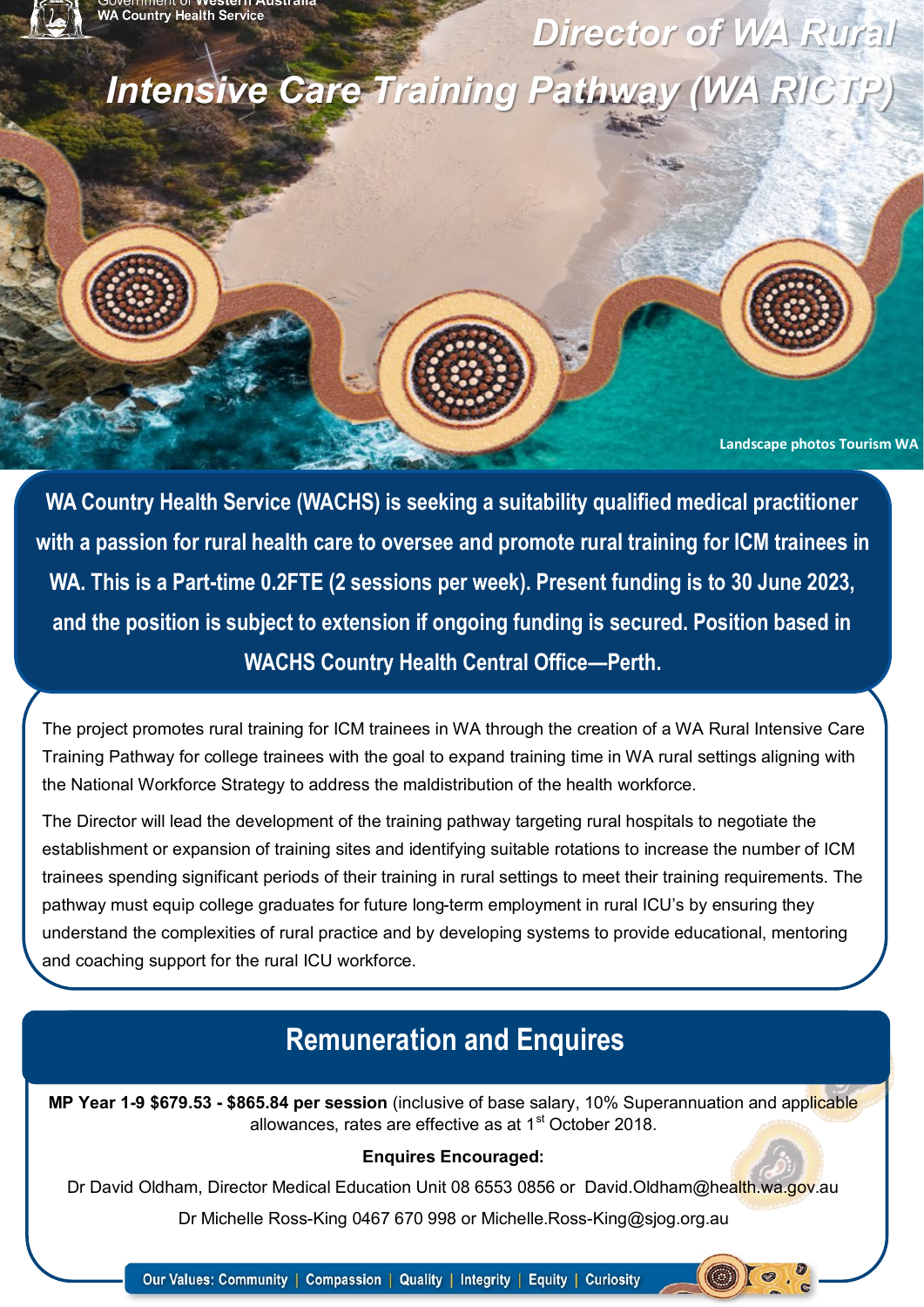# **Key Accountabilities**

### **Promote ICM Training in WA Rural Settings**

- Build on the experience of the QLD ICTP to advocate for a pathway approach to ICM training emphasising the benefits of rural training experiences and providing rural ICM Trainees with the assurance they will be supported during their training in a rural location.
- Advocate for and promote the program to rural and regional site stakeholders increasing the awareness of the benefits of expanded rural and regional training for ICM trainees.

### **Create a Network of Rural WA Training Positions**

- Create a network of training positions in rural WA by engaging with rural and regional hospitals in Broome, Geraldton, Kalgoorlie, Albany, Port Hedland, Derby and Bunbury to negotiate 6 month or longer training rotation allocations in intensive care, emergency medicine, medicine, anaesthesia and/ or paediatrics for College Trainees.
- Collaborate with Hospital Directors to ensure sustainable ongoing funding for and access to ICU and non-ICU training allocations for rural ICM trainees, establish ongoing contracts and ensure trainees have access to available relocation benefits.
- Ensure the Pathway enhances the growth and quality of intensive care at existing and new rural ICUs.
- Ensure the Pathway enhances the exposure of College trainees to Aboriginal and Torres Strait Islander communities and patient care.
- Lay foundations for College trainees to access employment in future rural ICU's, fostering relationships for future specialist appointments, attracting increased College Fellows to rural locations.

#### **College Accreditation**

• Ensure rural rotations are accredited for College Training and support unaccredited IC training sites to prepare for College accreditation.

#### **Trainee Selection & Allocation**

- Negotiate with WA ICU Directors, SOTs and WA Regional Committee (WARC) to develop a fair and equitable ICM Trainee selection strategy.
- Establish processes for the recruitment, selection and allocation of trainees to the Pathway.
- Oversee the Project Officer's co-ordination of the recruitment, selection and allocation of trainees to Pathway positions in conjunction with WA Intensive Care Directors to ensure training and service needs are met.